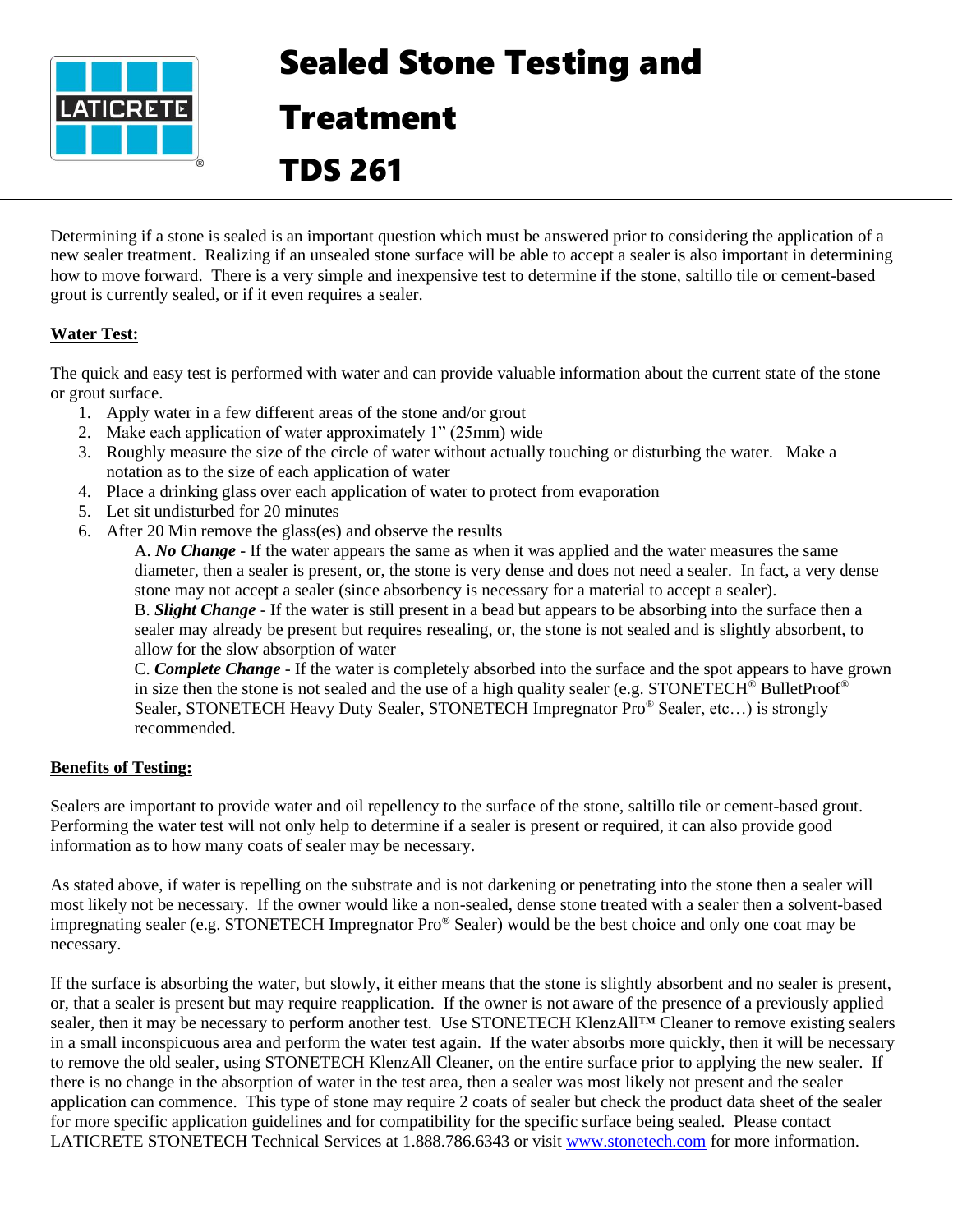If the water is penetrating quickly into the surface, then 2 conditions most likely exist; there is no sealer present and the surface is highly absorptive. It is strongly recommended that this stone be sealed prior to exposure water, oil or any other damaging effects. This type of stone may require 2 or more coats of sealer, so it is important to check the product data sheet of the sealer for more specific application guidelines and for compatibility for the specific surface being sealed. Please contact LATICRETE STONETECH Technical Services at 1.888.786.6343 or visit [www.stonetech.com](http://www.stonetech.com/) for more information.

It is important to note that not all types of natural stone and grouts have the same absorbency or physical characteristics (e.g. polished, honed, flamed, etc…). Knowing this, it is extremely important to use the correct sealer for the type of stone being sealed and for its intended use and exposure. Failing to do so, may lead to some unexpected results which can have an impact on the final appearance and performance of the stone.

Please note that porcelain and glazed ceramic tile are impervious and will not accept a sealer. However, stone, porcelain and ceramic tile do require cleaning so please visit [www.stonetech.com](http://www.stonetech.com/) for more information of STONETECH cleaners.

#### **Recommendations for Sealer Removal:**

To get the maximum benefits of the STONETECH<sup>®</sup> sealer, it is important that the stone or grout absorb all of the components of the sealers. If pre-existing sealers are present then the successful transfer of all ingredients of the sealer into the surface will be inhibited, which can lead to some issues with the stain-resisting capabilities of the sealer.

If testing has determined that the stone may have an existing sealer present, then it will be necessary to remove them prior to application of a new sealer.

1. If the existing sealer is a *penetrating* type (e.g. STONETECH Impregnator Pro® or STONETECH BulletProof®) then use STONETECH KlenzAll™ Cleaner at its strongest solution of 1 part STONETECH KLENZALL to 2 parts warm water (1:2). Please read and understand the directions for use prior to using as directed.

| Use              | <b>KLENZALL</b> | Warm Water |
|------------------|-----------------|------------|
| Heavy duty       | 1 part          | 2 parts    |
| Spray refill     | 1 part          | 4 parts    |
| Light duty       | 1 part          | 8 parts    |
| Acid neutralizer | l part          | 32 parts   |

Dilute concentrated cleaner with warm water according to the following mixing chart:

- 1. Apply mixed solution with a mop, sponge or sprayer. Avoid applying cleaner on unintended surfaces.
- 2. Lightly rub with a scrub brush or floor machine as needed.
- 3. Remove solution using a sponge, wet/dry vacuum or damp mop.
- 4. Rinse area well with clean water.
- 5. Reseal cleaned area with the appropriate STONETECH sealer for your stone and application.
- 2. If the existing sealer is a *topical* type (e.g. STONETECH Semi Gloss Finish & Sealer or STONETECH High Gloss Finish & Sealer) it is recommended to use STONETECH Epoxy Grout Haze & Coating Stripper. Please read and understand the directions for use prior to using as directed.
	- 1. SHAKE WELL BEFORE USING. Do not dilute before applying.
	- 2. Wear rubber gloves and eye protection during handling and application to prevent skin and eye contact.
	- 3. Liberally apply an even coat over the required area with a paint brush, mop or paint pad. DO NOT APPLY PRODUCT WITH A SPRAYER. Immediately remove product from unintended surfaces with a wet cloth to prevent potential damage to those surfaces.
	- 4. Let STONETECH<sup>®</sup> Epoxy Grout Haze & Coating Stripper dwell as follows: